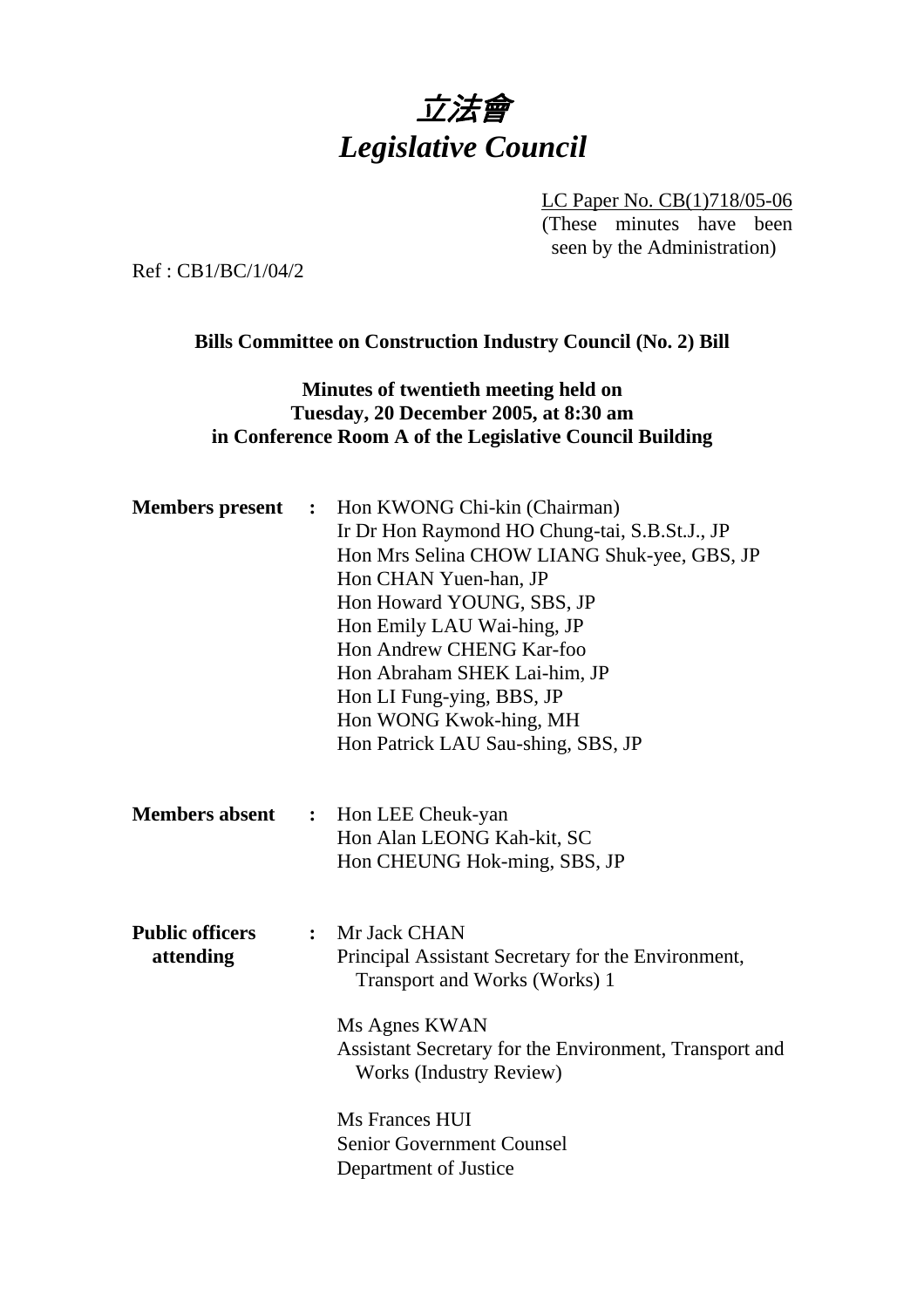|                                                      | Ms Selina LAU<br><b>Government Counsel</b><br>Department of Justice                                    |
|------------------------------------------------------|--------------------------------------------------------------------------------------------------------|
| <b>Attendance by</b><br>$\ddot{\cdot}$<br>invitation | <u>The Construction Industry Training Authority</u><br>Mr Tony YAU<br><b>Accounting Manager</b>        |
| <b>Clerk in attendance:</b> Miss Odelia LEUNG        | Chief Council Secretary (1)4                                                                           |
| <b>Staff in attendance :</b>                         | <b>Miss Kitty CHENG</b><br>Assistant Legal Adviser 5<br>Ms Sarah YUEN<br>Senior Council Secretary (1)6 |
|                                                      |                                                                                                        |

# Action

|          | <b>Confirmation of minutes</b>                                      |                                                                                                                                                                                                |
|----------|---------------------------------------------------------------------|------------------------------------------------------------------------------------------------------------------------------------------------------------------------------------------------|
|          | (LC Paper No. CB(1)545/05-06                                        | -- Minutes of<br>meeting<br><sub>on</sub><br>24 November 2005)                                                                                                                                 |
|          | The minutes of the meeting held on 24 November 2005 were confirmed. |                                                                                                                                                                                                |
| $\bf{I}$ | <b>Clause-by-clause examination of the Bill</b>                     |                                                                                                                                                                                                |
|          | (LC Paper No. $CB(1)544/05-06(01)$                                  | -- List of follow-up actions<br>arising from discussion at the<br>meeting on 8 December 2005                                                                                                   |
|          | LC Paper No. CB(1)99/05-06(03)                                      | -- Draft Committee<br>Stage<br>Amendments to Clauses 2, 5,<br>7, 9, 18, 21, 56, 58, 59 and 71<br>new Schedule 1A,<br>and<br>Schedule 2 and Schedule 5                                          |
|          | LC Paper No. $CB(1)99/05-06(04)$                                    | -- Marked-up version of the<br>draft<br>Committee<br><b>Stage</b><br>Amendments to Clauses 2, 5,<br>7, 9, 18, 21, 56, 58, 59 and 71<br>and<br>Schedule 1A,<br>new<br>Schedule 2 and Schedule 5 |

LC Paper No. CB(1)2313/04-05(04) -- A comparison of the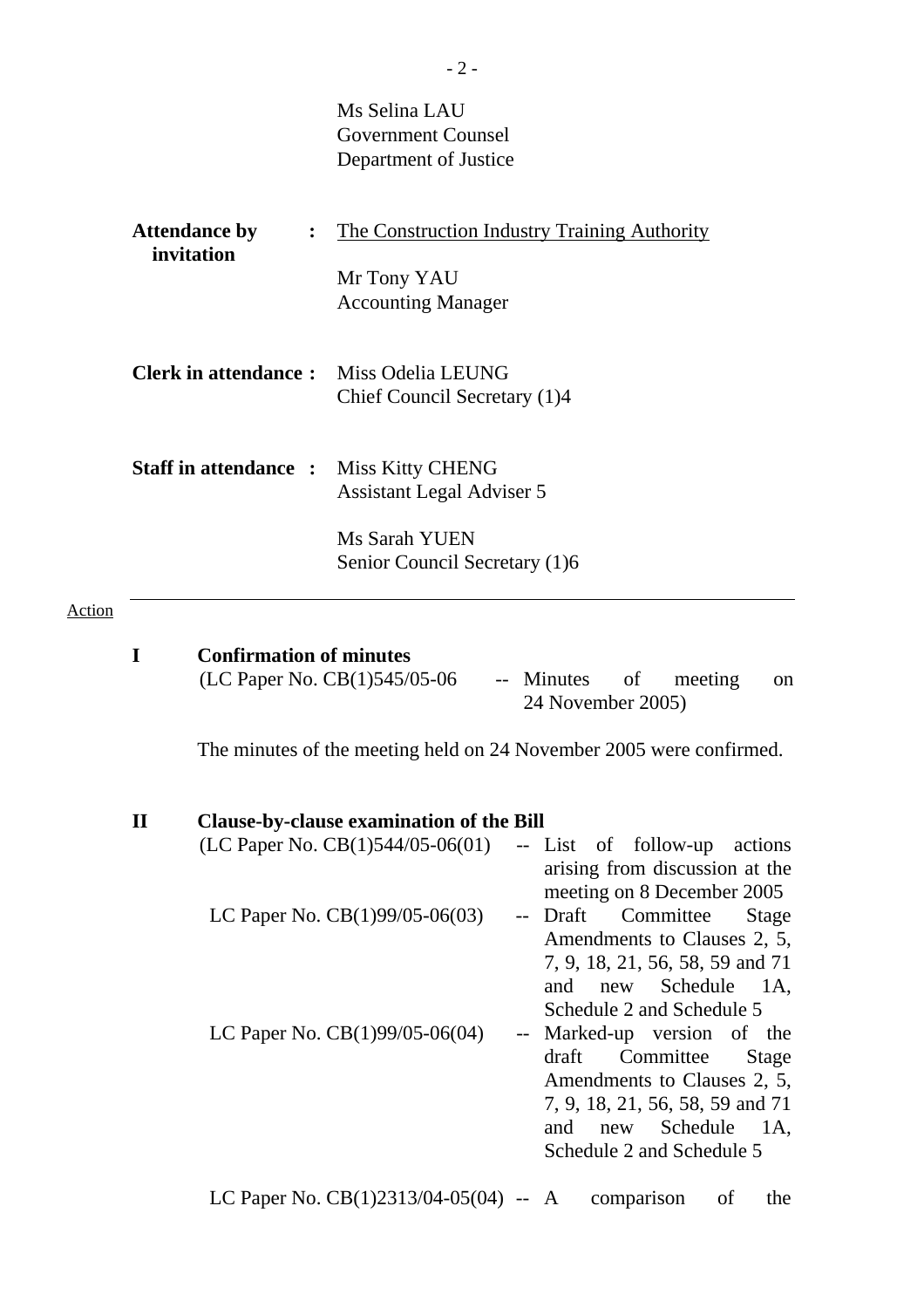|                                                                     | <b>Construction Industry Council</b><br>(No. 2) Bill with relevant<br>provisions of the Industrial<br>Training (Construction<br>Industry)<br>Ordinance |
|---------------------------------------------------------------------|--------------------------------------------------------------------------------------------------------------------------------------------------------|
| LC Paper No. $CB(1)2024/04-05(04)$ -- Updated summary               | (Cap. 317)<br>of<br>concerns/views expressed by<br>organizations and the Bills<br>Committee (as at 11 July<br>2005)                                    |
| LC Paper No. $CB(1)2386/04-05(02)$ -- Administration's responses to | the updated summary of<br>concerns/views expressed by<br>organizations and the Bills<br>Committee (as at 11 July<br>2005)                              |
| LC Paper No. CB(1)1120/04-05(01) -- Letter dated 14 March 2005      | from<br>Hon<br><b>CHEUNG</b><br>Hok-ming expressing views<br>on certain clauses of the Bill                                                            |
| LC Paper No. $CB(1)1161/04-05(03)$ -- Administration's response to  | the letter from Hon CHEUNG<br>Hok-ming                                                                                                                 |
| LC Paper No. CB(1)1106/04-05(01) -- Assistant Legal Adviser's       | letter dated 9 March 2005<br>commenting on certain<br>clauses of the Bill                                                                              |
| LC Paper No. CB(1)1201/04-05(01) -- Administration's response to    | the letter from Assistant Legal<br>Adviser                                                                                                             |
| LC Paper No. CB(3)34/04-05                                          | The Construction<br>Industry<br>Council (No. 2) Bill                                                                                                   |
| LC Paper No. CB(1)153/04-05(02)<br>$-$                              | Marked-up copy<br>the<br>of<br>consequential<br>amendments<br>arising from the Bill)                                                                   |

2. The Bills Committee deliberated (Index of proceedings attached at the **Appendix**).

3. The Administration was requested to:

Clause 49

(a) consider the merits of disclosing by administrative means the names of contractors who failed to pay a levy, surcharge or penalty due and payable under the Bill;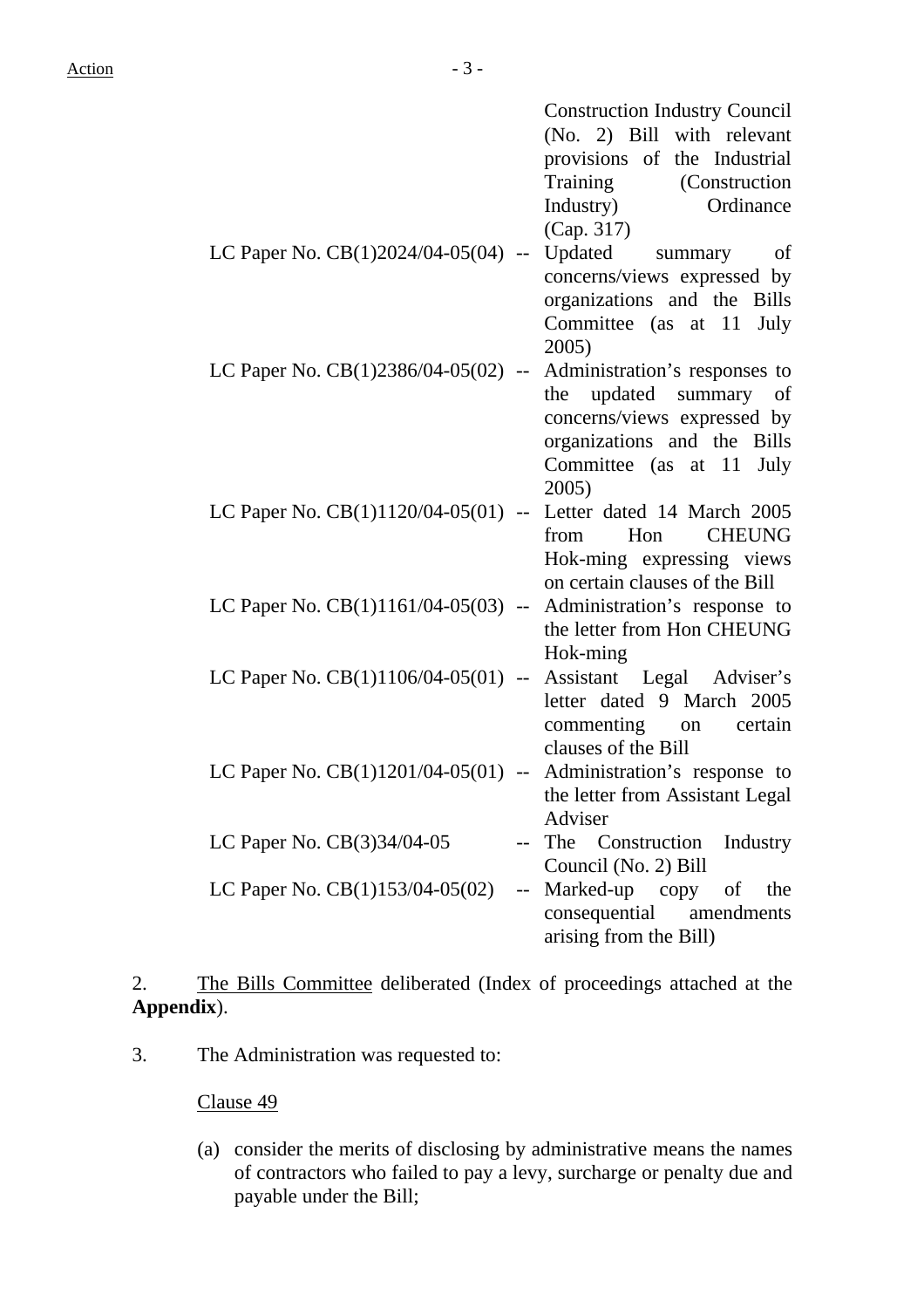## Clause 56

- (b) provide a paper with flow charts to explain the existing operation of Construction Industry Training Authority (CITA) in relation to levy matters including its imposition, determination and objection;
- (c) review the clause to address the following concerns
	- (i) members responsible for determining levy and for handling objections should be different to avoid role conflict;
	- (ii) there should be criteria for selecting members sitting on the Objections Committee; and
	- (iii) objections should be determined by lay members;

#### Clause 73

- (d) provide a timetable for dissolving CITA; and
- (e) give an undertaking to report to the relevant Panel of LegCo before CITA was dissolved.

#### **III Any other business**

4. Members noted that the twenty-first meeting of the Bills Committee had been scheduled for Thursday, 5 January 2006, at 4:30 pm to continue clause-by-clause examination of the Bill.

5. The meeting ended at 10:30 am.

Council Business Division 1 Legislative Council Secretariat 17 January 2006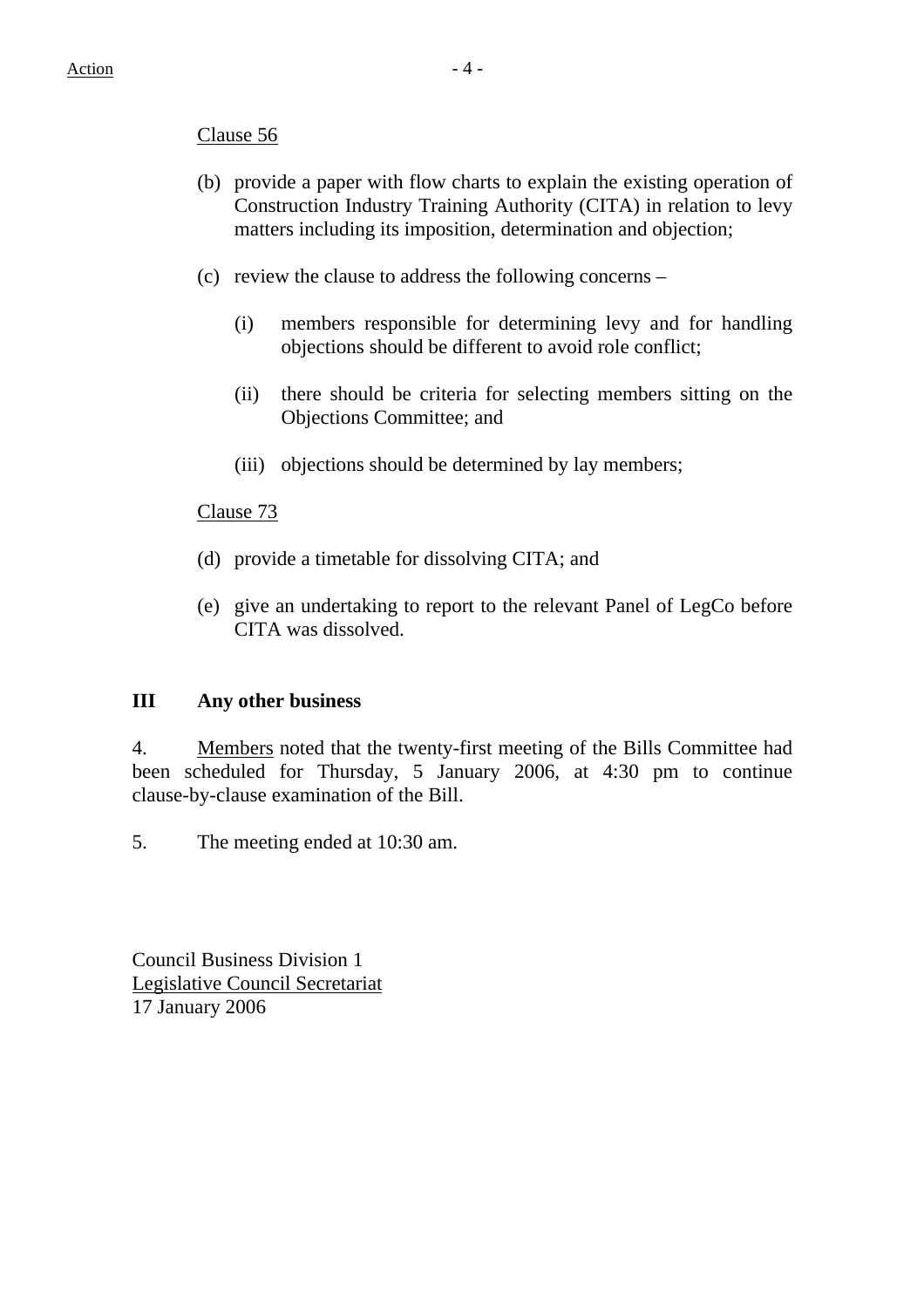# **Appendix**

## **Proceedings of the twentieth meeting of the Bills Committee on Construction Industry Council (No. 2) Bill on Tuesday, 20 December 2005, at 8:30 am in Conference Room A of the Legislative Council Building**

| <b>Time marker</b> | <b>Speaker</b>                                                | Subject(s)                                                                                                                                                                                                                                                                                                                                                                                                                                                                                                                                                                                                                             | <b>Action</b><br>required |
|--------------------|---------------------------------------------------------------|----------------------------------------------------------------------------------------------------------------------------------------------------------------------------------------------------------------------------------------------------------------------------------------------------------------------------------------------------------------------------------------------------------------------------------------------------------------------------------------------------------------------------------------------------------------------------------------------------------------------------------------|---------------------------|
| $000000 - 000130$  | Chairman                                                      | Confirmation of minutes<br>of<br>the<br>meeting held on 24 November 2005<br>(LC Paper No. CB(1)545/05-06)                                                                                                                                                                                                                                                                                                                                                                                                                                                                                                                              |                           |
| $000131 - 000228$  | Chairman                                                      | Opening remarks                                                                                                                                                                                                                                                                                                                                                                                                                                                                                                                                                                                                                        |                           |
| $000229 - 000435$  | Administration                                                | Clauses 39 to 41<br>Members noted the clauses                                                                                                                                                                                                                                                                                                                                                                                                                                                                                                                                                                                          |                           |
| $000436 - 000751$  | Chairman<br>Administration<br>Mr Howard YOUNG<br>Ms Emily LAU | Clause 42 Powers of Council to make<br>assessment<br>Administration's expression of the<br>following points in response<br>to<br>members' questions on subclause<br>$(1)$ –<br>$(a)$ The<br>leviable<br>contractor<br>of<br>construction operations normally<br>would not be required to pay levy<br>if he did not receive any payment<br>for the operations concerned at<br>present; and<br>(b) Subclause (1) would empower the<br>Construction Industry<br>Council<br>(CIC) to assess the levy payable in<br>of<br>specific<br>respect<br>any<br>construction operations based on<br>information collected from various<br>channels. |                           |
| $000752 - 001612$  | Chairman<br>Ms Emily LAU<br>Administration<br><b>CITA</b>     | Clause 43 Imposition of surcharge<br>Administration's expression of the<br>following points in response to a<br>$member -$<br>(a) If a contractor failed to give a                                                                                                                                                                                                                                                                                                                                                                                                                                                                     |                           |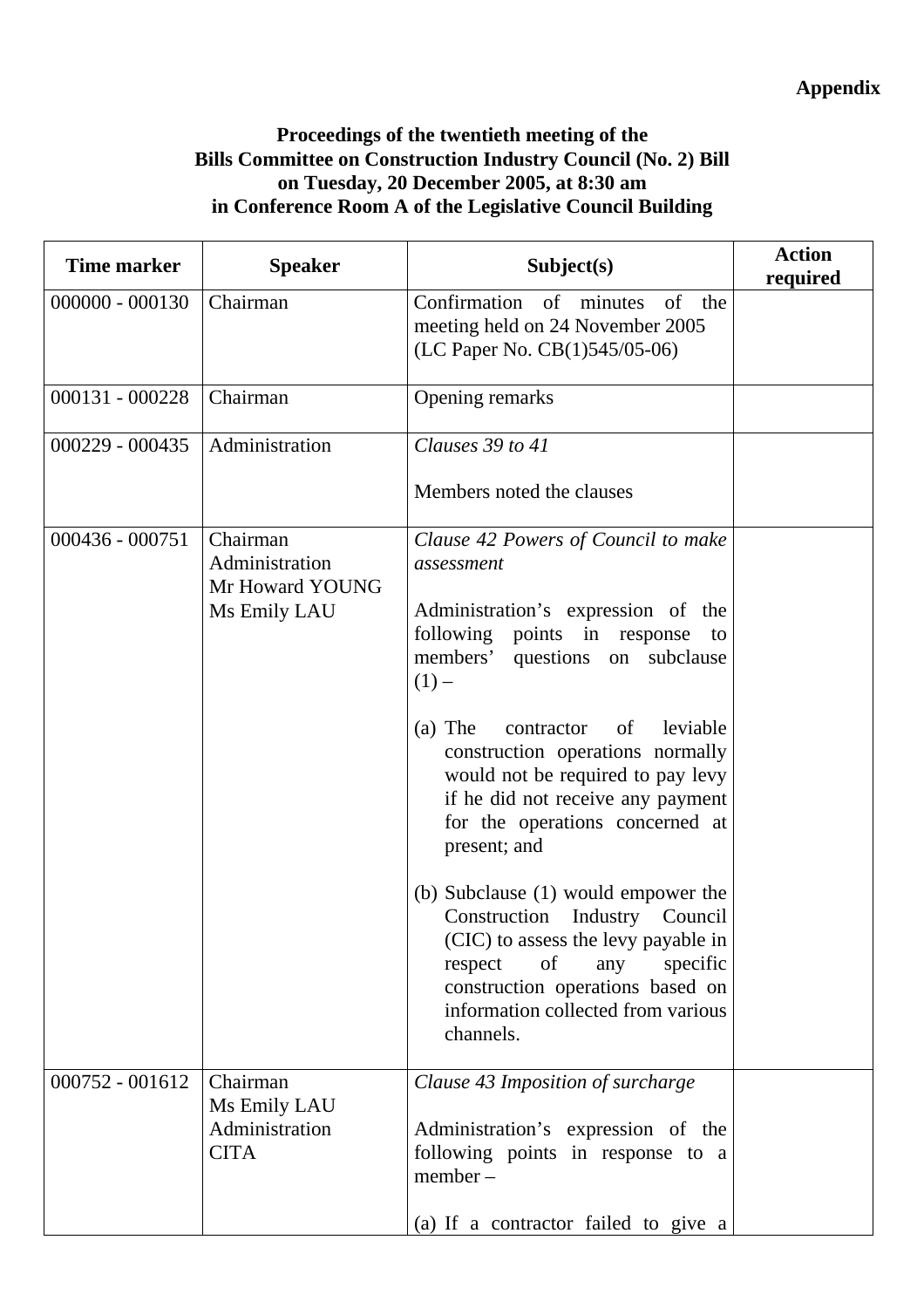| Time marker       | <b>Speaker</b>                                            | Subject(s)                                                                                                                                                                                                                                                                                                                                                       | <b>Action</b><br>required |
|-------------------|-----------------------------------------------------------|------------------------------------------------------------------------------------------------------------------------------------------------------------------------------------------------------------------------------------------------------------------------------------------------------------------------------------------------------------------|---------------------------|
|                   |                                                           | notice of payment or a notice of<br>completion according to relevant<br>provisions in the bill without<br>reasonable excuse, CIC might<br>impose a surcharge on him;                                                                                                                                                                                             |                           |
|                   |                                                           | $(b)$ The<br>Construction<br>Industry<br>Authority<br>Training<br>(CITA)<br>confirmed that it had put in place a<br>set of guidelines for imposing the<br>amount of surcharge on<br>an<br>incremental scale as shown below:                                                                                                                                      |                           |
|                   |                                                           | - 10% of the amount of the levy<br>assessed for a delay of 28 days;<br>- 25% for eight weeks;<br>- 50% for 13 weeks; and<br>- 200% for over 39 weeks; and                                                                                                                                                                                                        |                           |
|                   |                                                           | (c) CITA's reiteration that contractors<br>would normally comply with the<br>statutory requirements<br>upon<br>receiving<br>reminder.<br>N <sub>o</sub><br>a<br>surcharge had been imposed so far<br>this year.                                                                                                                                                  |                           |
| $001613 - 001639$ | Chairman<br>Administration<br>Ms Emily LAU<br><b>CITA</b> | Clauses 44 Time limit on making<br>assessment: construction operations<br>under term contract                                                                                                                                                                                                                                                                    |                           |
|                   |                                                           | Administration's<br>confirmation<br>1n<br>response to a member that the time<br>limits as set out in subclauses $(a)$ , $(b)$<br>and (c) were intended to allow CIC<br>reasonable lead<br>time<br>for<br>levy<br>assessment purposes                                                                                                                             |                           |
|                   |                                                           | A member's view that delays in<br>contract payment by the Government<br>in respect of public works might lead<br>to delays in levy assessment.<br><b>She</b><br>referred to complaints about serious<br>delays in this regard and called upon<br>the attending officials to relay to the<br>Secretary for the Environment,<br>Transport and Works her concern on |                           |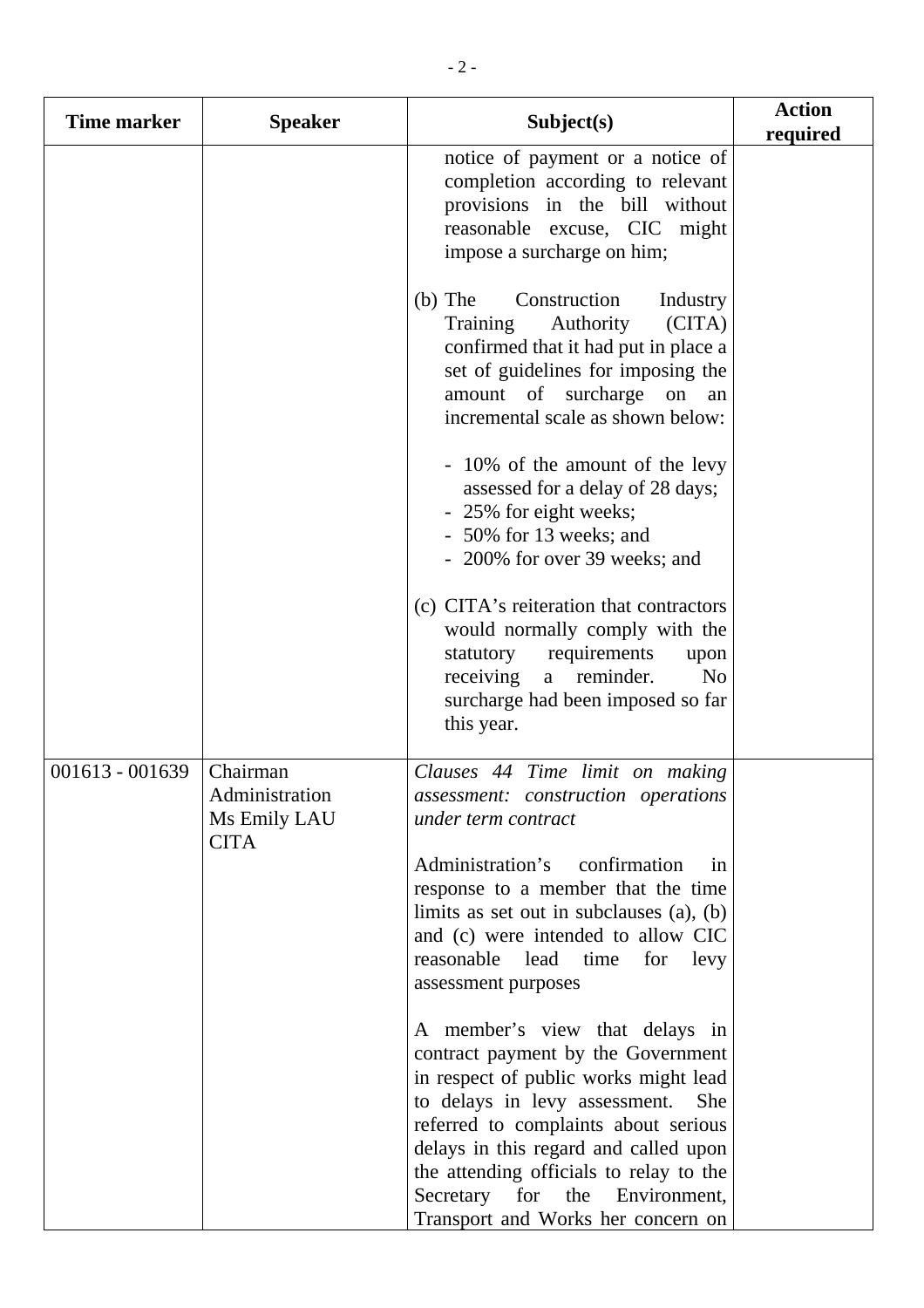| <b>Time marker</b> | <b>Speaker</b>                                | Subject(s)                                                                                                                                                                                                                                                                                                                                    | <b>Action</b><br>required    |
|--------------------|-----------------------------------------------|-----------------------------------------------------------------------------------------------------------------------------------------------------------------------------------------------------------------------------------------------------------------------------------------------------------------------------------------------|------------------------------|
|                    |                                               | the need to improve the situation                                                                                                                                                                                                                                                                                                             |                              |
| 001640 - 001846    | Administration                                | Clauses 45 to 47                                                                                                                                                                                                                                                                                                                              |                              |
|                    |                                               | Members noted the clauses                                                                                                                                                                                                                                                                                                                     |                              |
| 001847 - 001933    | Chairman<br>Ms LI Fung-ying<br>Administration | Clause 48 Payment of levy, surcharge<br>or penalty, etc.                                                                                                                                                                                                                                                                                      |                              |
|                    | <b>CITA</b>                                   | Administration's<br>confirmation<br>in<br>response to a member that the 28 days<br>mentioned in subclause (5) referred to<br>calendar days                                                                                                                                                                                                    |                              |
| 001934 - 002300    | Chairman<br>Administration<br>Ms Emily LAU    | Clause 49 Recovery of levy, surcharge<br>or penalty, etc.                                                                                                                                                                                                                                                                                     |                              |
|                    | <b>CITA</b>                                   | Reference<br><b>CHEUNG</b><br>Mr<br>to<br>Hok-ming's view on clause 49 in his<br>letter dated 14 March 2005 expressing<br>views on certain clauses of the Bill<br>(LC Paper No. CB(1)1120/04-05(01))<br>and the Administration's response<br>(LC)<br>thereto<br>No.<br>Paper<br>$CB(1)1161/04-05(03))$                                        |                              |
|                    |                                               | member's<br>call<br>A<br>upon<br>Administration to consider<br>CHEUNG Hok-ming's suggestion to to take action<br>explore the feasibility of disclosing by under<br>administrative means the names of $\vert$ paragraph 3(a)<br>contractors who failed to pay a levy, of the minutes<br>surcharge or penalty due and payable<br>under the Bill | the The<br>Mr Administration |
|                    |                                               | CITA's confirmation in response to<br>the member that so far only one case<br>was brought to the District Court and<br>amount of levy recovered<br>the<br>exceeded \$600,000                                                                                                                                                                  |                              |
| 002301 - 002341    | Administration                                | Clause 50 Levy, surcharge or penalty,<br>etc. payable despite intention to object<br>Members noted the clause                                                                                                                                                                                                                                 |                              |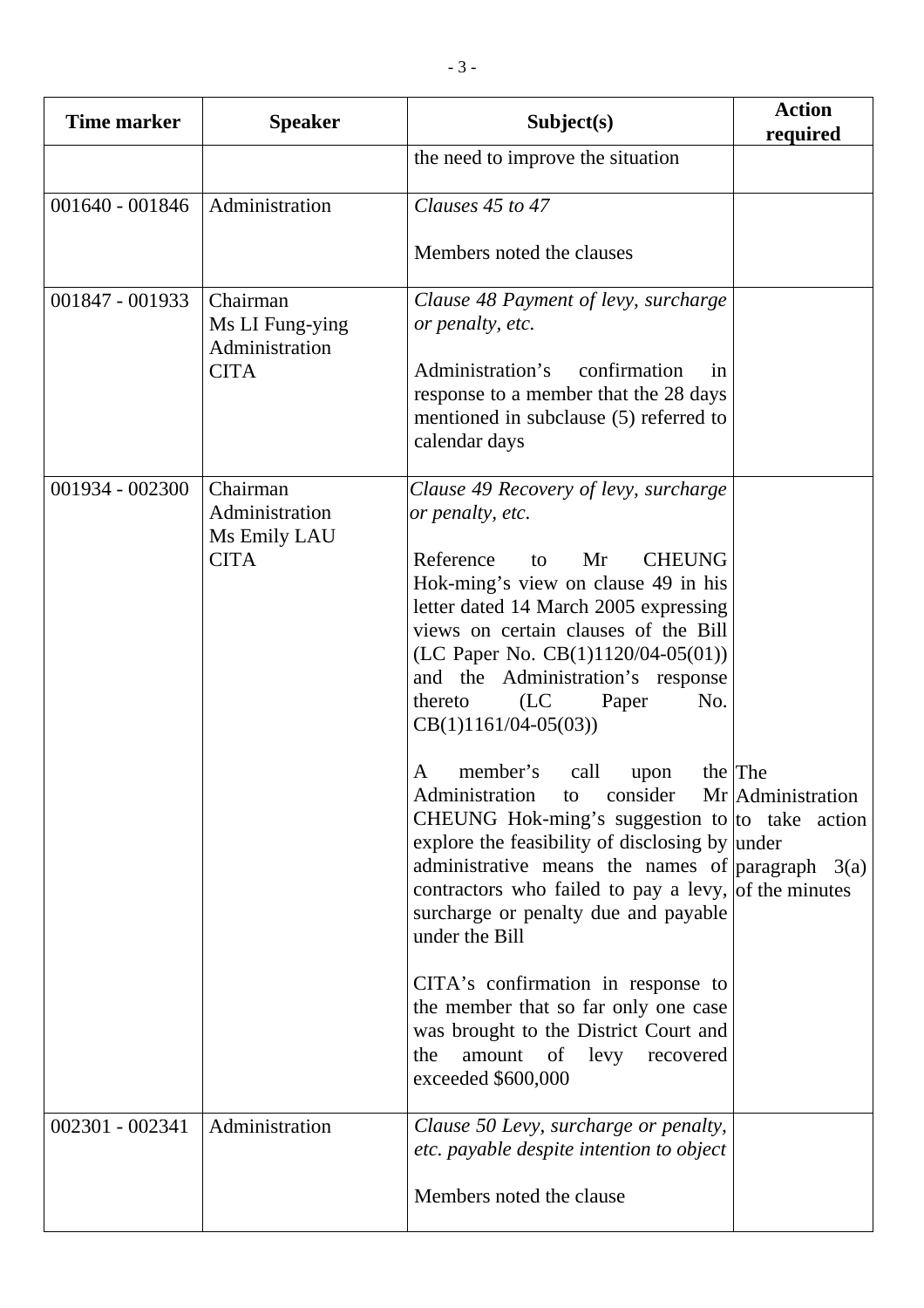| <b>Time marker</b> | <b>Speaker</b>                                                                                                                        | Subject(s)                                                                                                                                                                                                                                                                                                                                                                                                                                                                                                                                                                                                                                                                                                                                                                                                                                                | <b>Action</b><br>required |
|--------------------|---------------------------------------------------------------------------------------------------------------------------------------|-----------------------------------------------------------------------------------------------------------------------------------------------------------------------------------------------------------------------------------------------------------------------------------------------------------------------------------------------------------------------------------------------------------------------------------------------------------------------------------------------------------------------------------------------------------------------------------------------------------------------------------------------------------------------------------------------------------------------------------------------------------------------------------------------------------------------------------------------------------|---------------------------|
| 002342 - 002521    | Chairman<br>Ms Emily LAU<br>Administration<br><b>CITA</b>                                                                             | Clause 51 Council's power to waive<br>or refund whole or part of levy,<br>surcharge or penalty, etc.<br>CITA's explanation in response to a<br>member that while there had only<br>been a few refund cases, all of them<br>arose from successful applications for<br>exemption of or reduction in levy<br>payment                                                                                                                                                                                                                                                                                                                                                                                                                                                                                                                                         |                           |
| $002522 - 002716$  | Administration                                                                                                                        | Clauses 52 to 55                                                                                                                                                                                                                                                                                                                                                                                                                                                                                                                                                                                                                                                                                                                                                                                                                                          |                           |
|                    |                                                                                                                                       | Members noted the clauses                                                                                                                                                                                                                                                                                                                                                                                                                                                                                                                                                                                                                                                                                                                                                                                                                                 |                           |
| $002717 - 011526$  | Chairman<br>Ms Emily LAU<br>Administration<br><b>CITA</b><br>Ms LI Fung-ying<br>Mr Patrick LAU<br>Ir Dr Raymond HO<br>Mr Abraham SHEK | Clauses 56 to 58<br>Reference to the Administration's<br>paper entitled "A comparison of the<br>Construction Industry Council (No.<br>2) Bill with relevant provisions of the<br>Training (Construction<br>Industrial<br>Industry) Ordinance (Cap. 317)" (LC<br>Paper No. CB(1)2313/04-05(04))<br>CITA's explanation of the mechanism<br>for handling objections concerning<br>levy in response to members as<br>follows –<br>(a) The Committee on Levy which<br>comprised at least three CITA<br>Board members was responsible<br>for drawing up policies/guidelines<br>concerning levy and dealing with<br>objections received;<br>(b) In accordance with such policies/<br>guidelines, the assessment work<br>was undertaken by the staff of<br>CITA;<br>(c) The number of objections handled<br>by the Committee on Levy was<br>less than ten a year; |                           |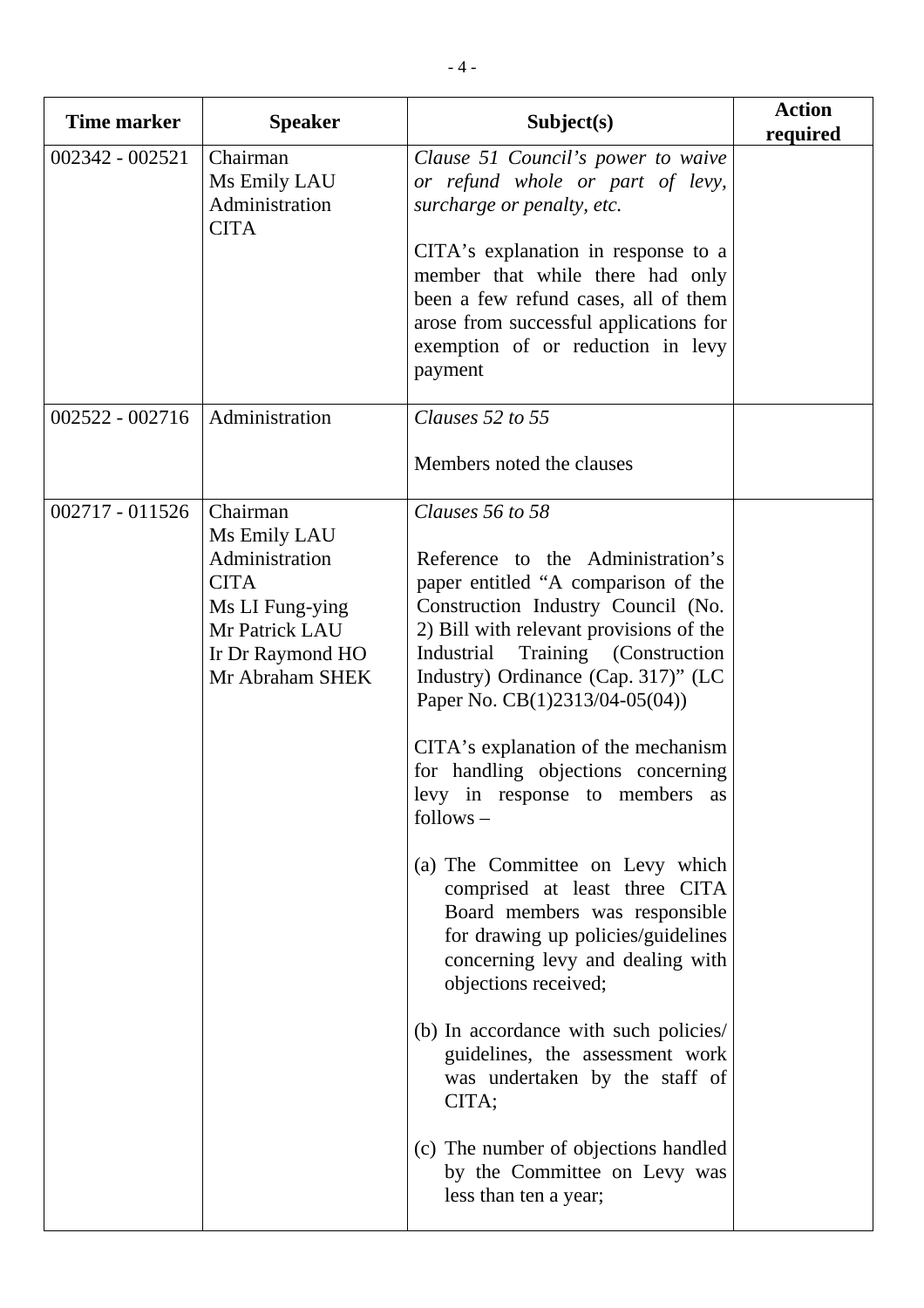| <b>Time marker</b> | <b>Speaker</b> | Subject(s)                                                                                                                                                                                                                                                                                                                                                                                                                                                       | <b>Action</b><br>required                          |
|--------------------|----------------|------------------------------------------------------------------------------------------------------------------------------------------------------------------------------------------------------------------------------------------------------------------------------------------------------------------------------------------------------------------------------------------------------------------------------------------------------------------|----------------------------------------------------|
|                    |                | (d) The Administration supplemented<br>that as for CIC, a dedicated<br>committee with its composition<br>functions clearly defined<br>and<br>under clause 56 would be set up to<br>deal with objections; and                                                                                                                                                                                                                                                     |                                                    |
|                    |                | (e) It had been agreed that the<br>Chinese version of "Objections"<br>Committee" would be amended to<br>"處理反對事宜委員會".                                                                                                                                                                                                                                                                                                                                             |                                                    |
|                    |                | Members' expression of the following<br>$views -$                                                                                                                                                                                                                                                                                                                                                                                                                |                                                    |
|                    |                | (a) The present operating arrangement The<br>of CITA was undesirable as the Administration<br>members<br>who<br>objections might be those who under<br>recommended the<br>guidelines paragraph<br>relating to levy. To avoid role $(3(c)(i))$ of<br>conflict, amendments to clause $56$ minutes<br>and other relevant clauses were<br>necessary to ensure that members<br>responsible for determining levy<br>and for handling objections would<br>be different; | determined to take action<br>the                   |
|                    |                | (b) There was a need to spell out the<br>relationship<br>between<br>the<br>committee handling levy and that<br>determining objections and their<br>relationship with CIC;                                                                                                                                                                                                                                                                                        |                                                    |
|                    |                | for The<br>should be criteria<br>$(c)$ There<br>selecting members sitting on the Administration<br>Objections Committee of CIC to take action<br>(clause $56(1)$ );                                                                                                                                                                                                                                                                                              | under<br>paragraph<br>$3(c)(ii)$ of the<br>minutes |
|                    |                | should The<br>Administration<br>$(d)$ The<br>provide a paper with flow charts Administration<br>to explain the existing operation to take action<br>of CITA in relation to levy matters under                                                                                                                                                                                                                                                                    |                                                    |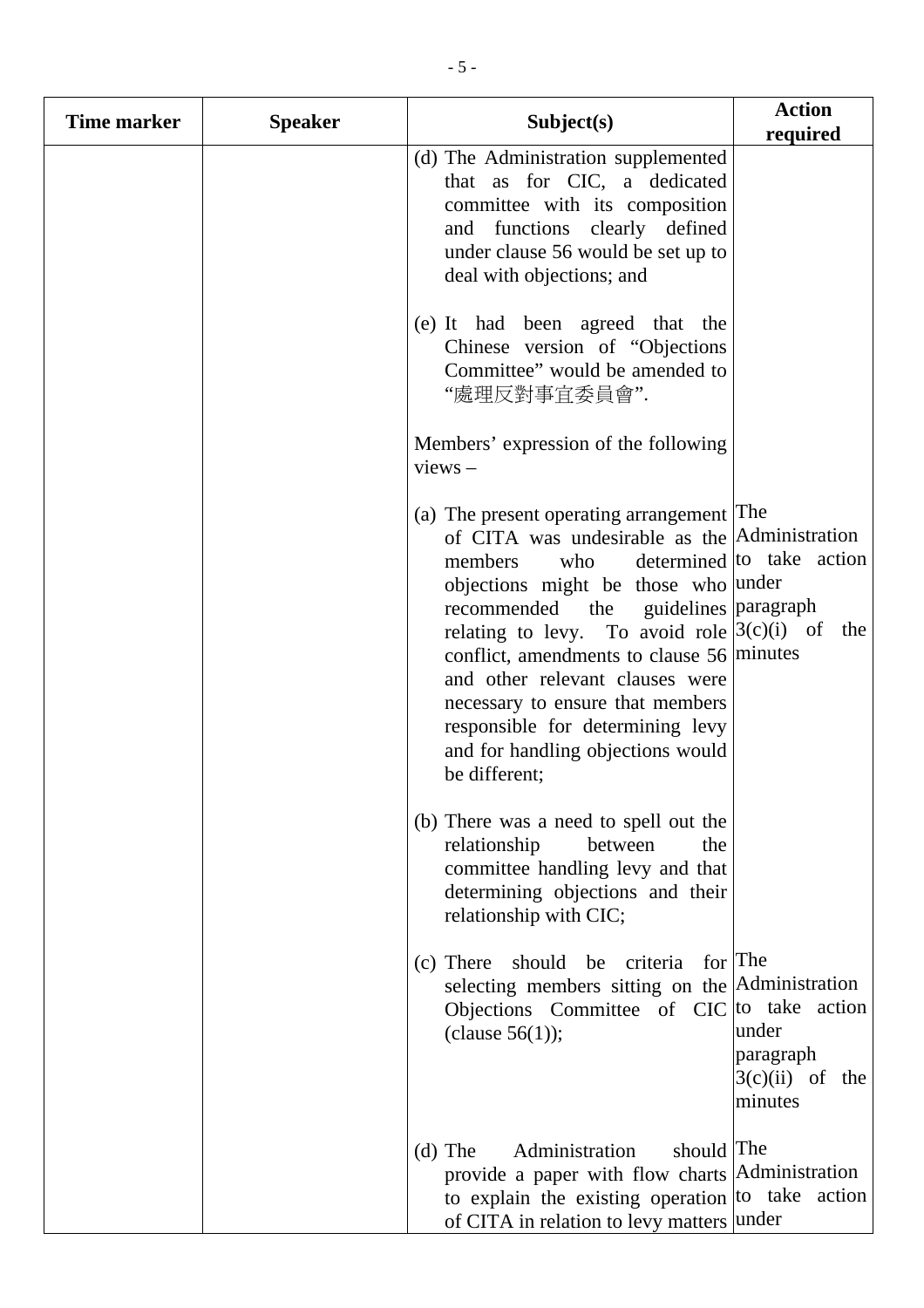| Time marker     | <b>Speaker</b>                                            | Subject(s)                                                                                                                                                                                                                                                                                                                                                                                                                                                                           | <b>Action</b><br>required                            |
|-----------------|-----------------------------------------------------------|--------------------------------------------------------------------------------------------------------------------------------------------------------------------------------------------------------------------------------------------------------------------------------------------------------------------------------------------------------------------------------------------------------------------------------------------------------------------------------------|------------------------------------------------------|
|                 |                                                           | including<br>its<br>determination and objection;                                                                                                                                                                                                                                                                                                                                                                                                                                     | imposition, $\vert$ paragraph 3(b)<br>of the minutes |
|                 |                                                           | (e) Certain members' view that to The<br>impartiality, objections Administration<br>ensure<br>should be determined by non-CIC to take action<br>members or lay members (clause under<br>9);                                                                                                                                                                                                                                                                                          | paragraph<br>$3(c)(iii)$ of the<br>minutes           |
|                 |                                                           | (f) A member's view that it was<br>undesirable that all objection cases<br>were brought up for determination<br>by the CITA Board; and                                                                                                                                                                                                                                                                                                                                               |                                                      |
|                 |                                                           | (g) The Chairman's view that in order<br>not to preempt the decisions of the<br>Objections Committee, CIC staff<br>should not escalate levy matters in<br>relation to individual cases to the<br>CIC for<br>whole<br>decision.<br>a<br>Advice could be sought from the<br>Executive Director of CIC.                                                                                                                                                                                 |                                                      |
|                 |                                                           | Administration's<br>agreement<br>to<br>consider members' views and provide<br>the relevant information                                                                                                                                                                                                                                                                                                                                                                               |                                                      |
| 011527 - 011818 | Administration                                            | Clauses 59 and 60<br>Members noted the clauses                                                                                                                                                                                                                                                                                                                                                                                                                                       |                                                      |
| 011819 - 011924 | Administration<br>Chairman<br><b>CITA</b><br>Ms Emily LAU | Clause 61 Provision of information<br>Reference to the view expressed by<br>CITA on clause 61 in the updated<br>summary of concerns/views expressed<br>organizations<br>and<br>the Bills<br>by<br>Committee (as at 11 July 2005) (LC<br>Paper No. CB(1)2024/04-05(04)) and<br>the Administration's responses thereto<br>(LC Paper No. $CB(1)2386/04-05(02))$<br>Administration's<br>confirmation<br>in<br>response to a member that clause 61<br>was modelled on existing provisions |                                                      |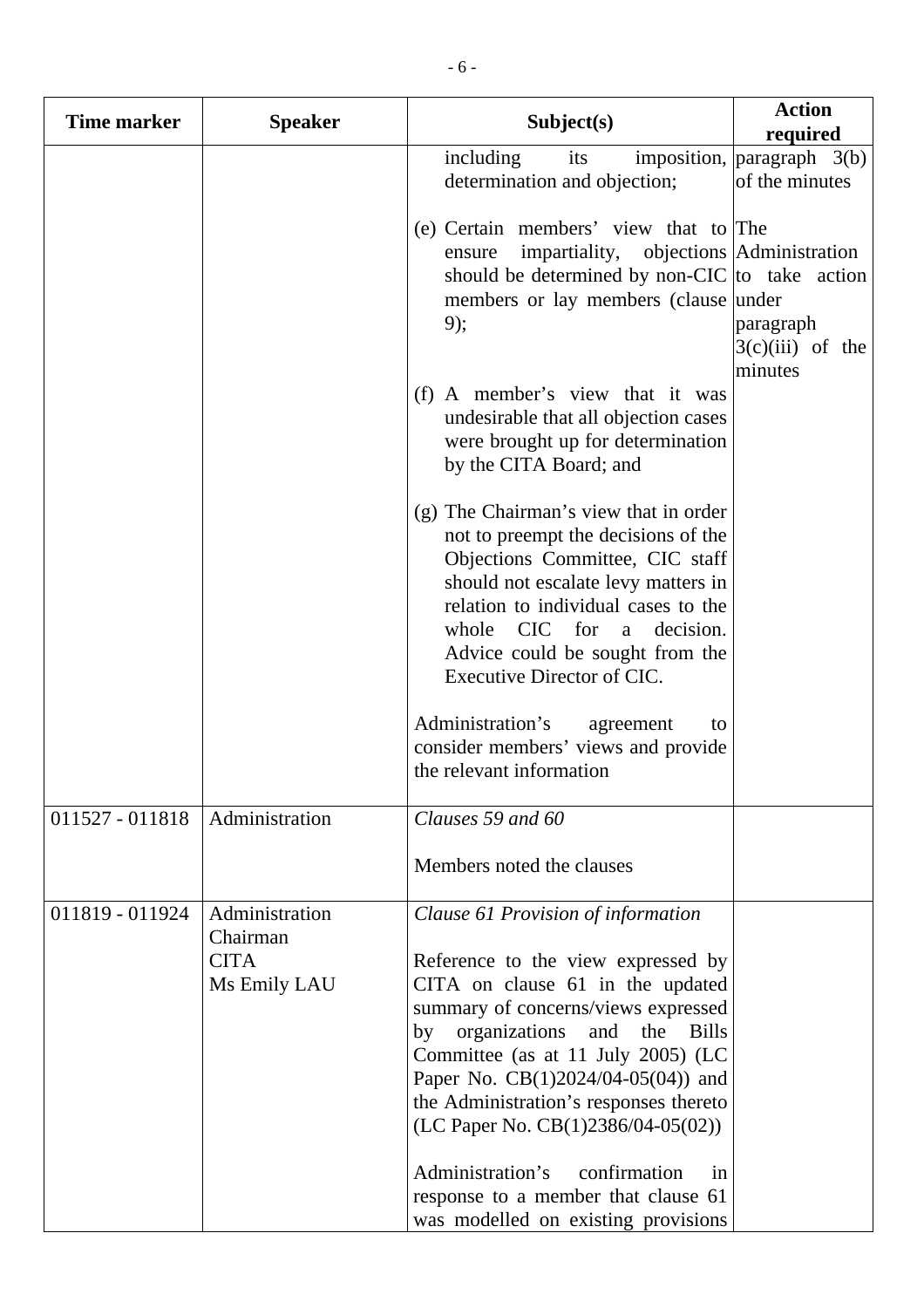| <b>Time marker</b>               | <b>Speaker</b>                                            | Subject(s)                                                                                                                                                                                                                                                                                            | <b>Action</b><br>required |
|----------------------------------|-----------------------------------------------------------|-------------------------------------------------------------------------------------------------------------------------------------------------------------------------------------------------------------------------------------------------------------------------------------------------------|---------------------------|
|                                  |                                                           | in Cap. 317. CITA expressed that<br>there was no difficulty in accessing to<br>information based on which it could<br>perform the statutory<br>functions<br>efficiently.                                                                                                                              |                           |
| 011925 - 012124                  | Chairman<br>Administration                                | Clause 62 Production of documents,<br>etc.<br>Reference to the view expressed by<br>Kowloon-Canton<br>Railway<br>the<br>Corporation and the Hong Kong<br>Institute of Architects (HKIA) on<br>clause<br>$62$ in LC<br>Paper<br>No.<br>$CB(1)2024/04-05(04)$ and LC Paper<br>No. $CB(1)2386/04-05(02)$ |                           |
| 012125 - 012219                  | Chairman<br>Ms Emily LAU<br>Administration<br><b>CITA</b> | Clause 63 Protection of information<br>given under sections 61 and 62<br>CITA's confirmation in response to a<br>member that information currently<br>collected under similar provisions in<br>Cap.317 was used for levy purposes<br>only. As such, no complaint in this<br>regard had been received  |                           |
| 012220 - 012309   Administration |                                                           | Clause 64 Documents under seal of<br>Council<br>Members noted the clause                                                                                                                                                                                                                              |                           |
| 012310 - 012400                  | Administration<br>Chairman                                | Clauses 65 and 66<br>Reference to the view expressed by<br>HKIA on clauses 65 and 66 in LC<br>Paper No. CB(1)2024/04-05(04) and<br>LC Paper No. $CB(1)2386/04-05(02)$                                                                                                                                 |                           |
| $012401 - 012535$                | Administration                                            | Clauses 67 and 68<br>Members noted the clauses                                                                                                                                                                                                                                                        |                           |
| 012536 - 012617                  | Chairman<br>Ms Emily LAU<br>Administration                | Clause 69 Offences of fraudulent<br>evasion of levy and giving false<br>documents or information                                                                                                                                                                                                      |                           |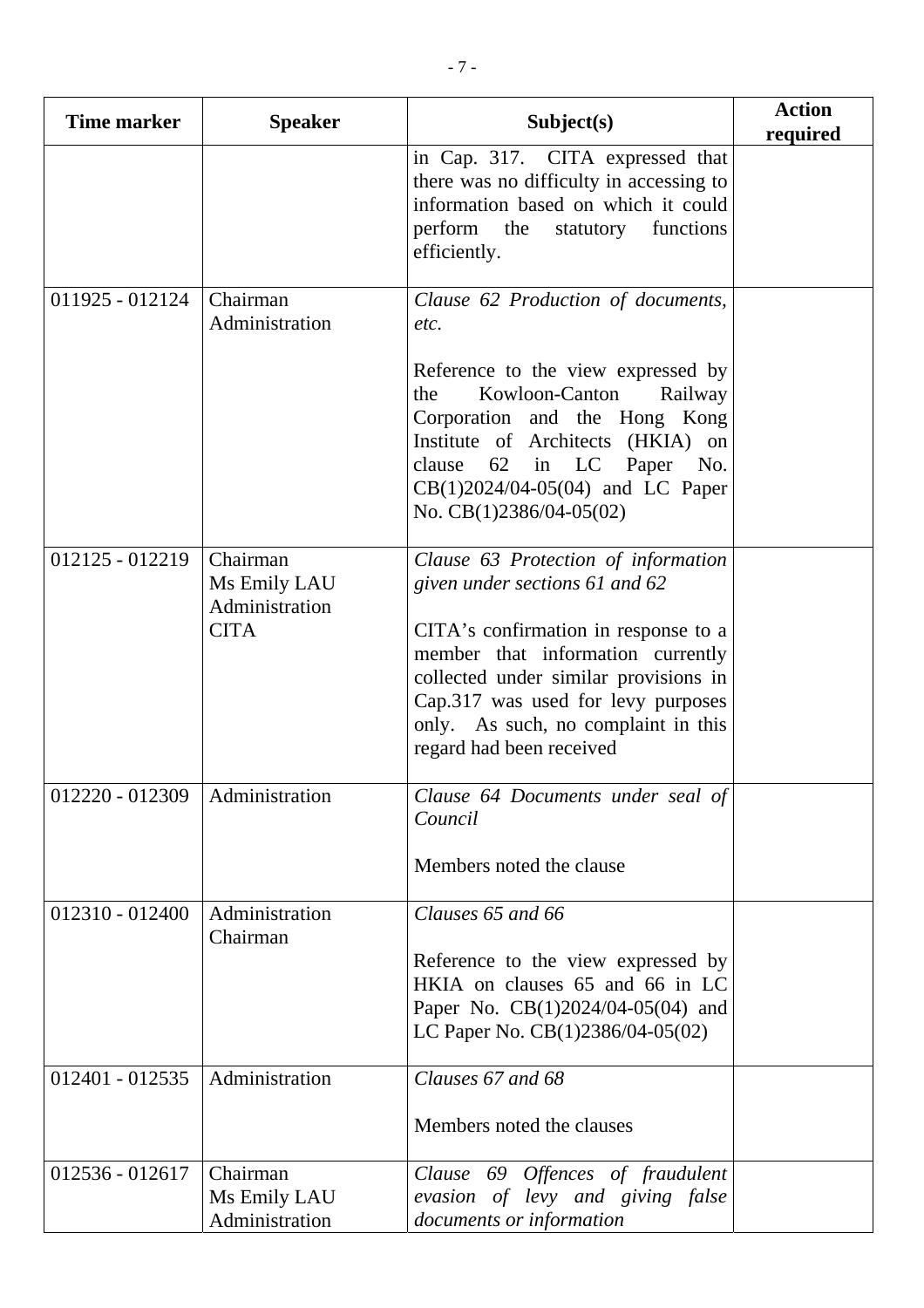| <b>Time marker</b> | <b>Speaker</b>                                           | Subject(s)                                                                                                                                                                                                                                                                                                                                     | <b>Action</b><br>required |
|--------------------|----------------------------------------------------------|------------------------------------------------------------------------------------------------------------------------------------------------------------------------------------------------------------------------------------------------------------------------------------------------------------------------------------------------|---------------------------|
|                    | <b>CITA</b>                                              | CITA's confirmation in response to a<br>member that so far it had not been<br>aware of any offence of fraudulent<br>evasion of levy and giving false<br>documents or information                                                                                                                                                               |                           |
| 012618 - 012926    | Chairman<br>Administration<br>Ms Emily LAU<br><b>ALA</b> | Clause 70 Regulations<br>Administration's expression of the<br>following points in response to a<br>$member -$<br>(a) The regulations referred to in<br>clause 70 would be subsidiary<br>legislation; and                                                                                                                                      |                           |
|                    |                                                          | (b) Unless it was expressly provided<br>in the principal ordinance that the<br>subsidiary legislation should be<br>approved by the Legislative<br>Council, subsidiary legislation<br>would be subject to the negative<br>vetting procedure of LegCo under<br>section 34 of the Interpretation<br>and General Clauses Ordinance<br>$(Cap. 1)$ . |                           |
|                    |                                                          | ALA's confirmation that unless it was<br>stated expressly in law that the<br>regulations should take effect "by<br>resolution", they should be subject to<br>negative<br>vetting<br>procedure<br>the<br>provided under Cap. 1                                                                                                                  |                           |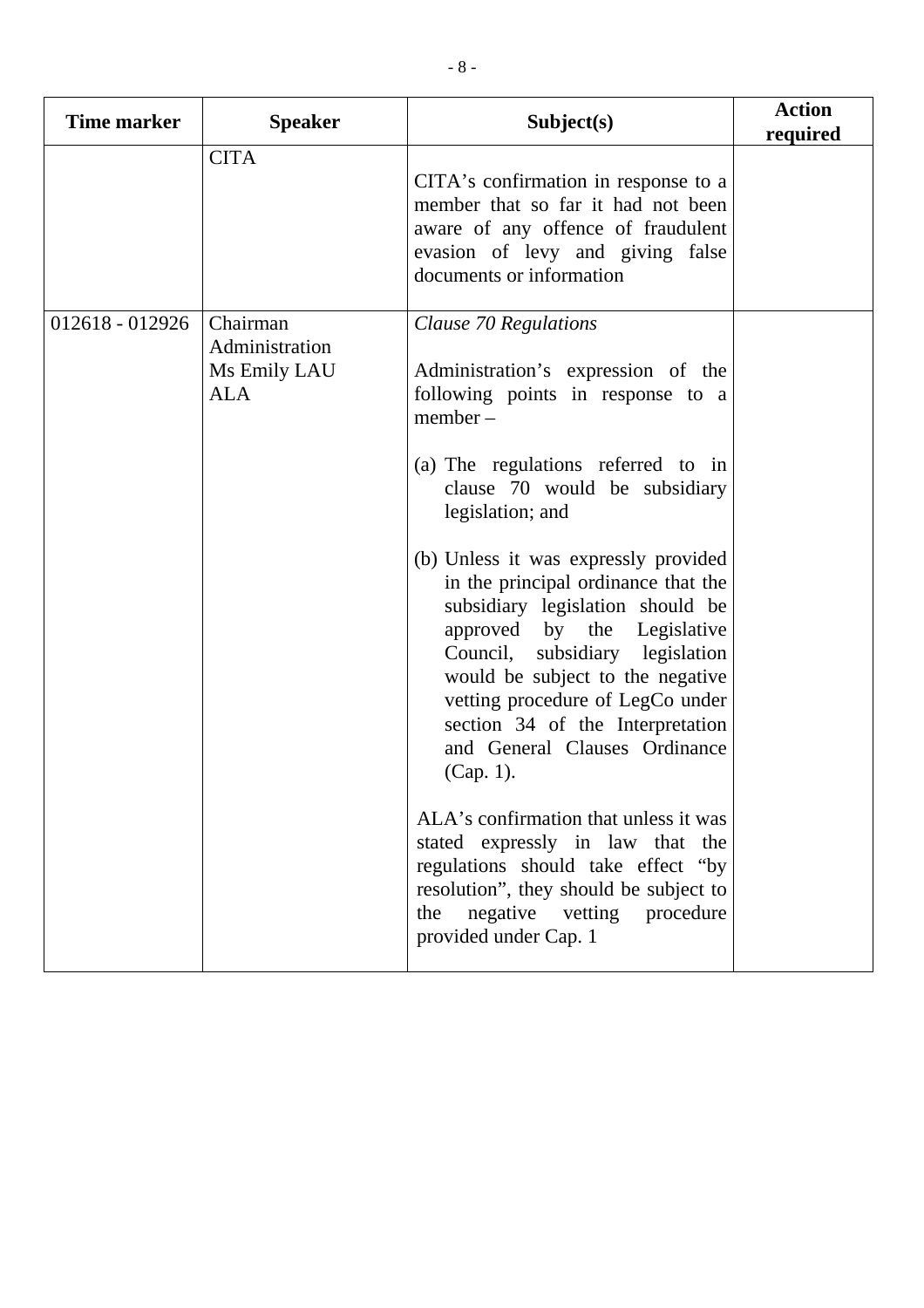| <b>Time marker</b> | <b>Speaker</b>                                                                      | Subject(s)                                                                                                                                                                                                                                                                                       | <b>Action</b><br>required |
|--------------------|-------------------------------------------------------------------------------------|--------------------------------------------------------------------------------------------------------------------------------------------------------------------------------------------------------------------------------------------------------------------------------------------------|---------------------------|
| 012927 - 013057    | Chairman<br>Administration<br>Ms Emily LAU                                          | Clause 71 Power to amend Schedules<br>$1, 2$ and 3                                                                                                                                                                                                                                               |                           |
|                    |                                                                                     | Members examined clause 71 and<br>accepted the proposed CSAs                                                                                                                                                                                                                                     |                           |
|                    |                                                                                     | Administration's confirmation<br>1n<br>response to a member that according<br>to section 34 of Cap. 1, members<br>would have a maximum of 49 days to<br>amend the "order published in the<br>Gazette" mentioned in clause 71,<br>which was also subsidiary legislation                           |                           |
| 013058 - 013556    | Chairman<br>Administration<br>Ms Emily LAU                                          | Clause 72 Power to amend Schedule 4<br>Administration's expression of the<br>following points in response to a<br>$member -$                                                                                                                                                                     |                           |
|                    |                                                                                     | (a) The term "specified period" as<br>used in subclause (2) was defined<br>in subclause $(5)$ ;                                                                                                                                                                                                  |                           |
|                    |                                                                                     | (b) Any proposed amendment to<br>Schedule 4 would have gone<br>through consultation with the<br>industry and discussion by CIC;<br>and                                                                                                                                                           |                           |
|                    |                                                                                     | implications<br>(c) Given<br>the<br>of<br>changing<br>specified<br>the<br>amount/rate in Schedule 4, it was<br>considered appropriate to follow<br>the existing practice for any<br>proposed amendments to be made<br>by resolution through the positive<br>vetting procedure (clause $72(1)$ ). |                           |
| 013557 - 015533    | Chairman<br>Administration<br>Miss CHAN Yuen-han<br>Ms Emily LAU<br>Mr Abraham SHEK | Clause 73 Repeal<br>Administration's expression of the<br>following points to address members'<br>concern that CITA might play tricks<br>on its staff during the lead time before<br>CIC's amalgamation with CITA -                                                                              |                           |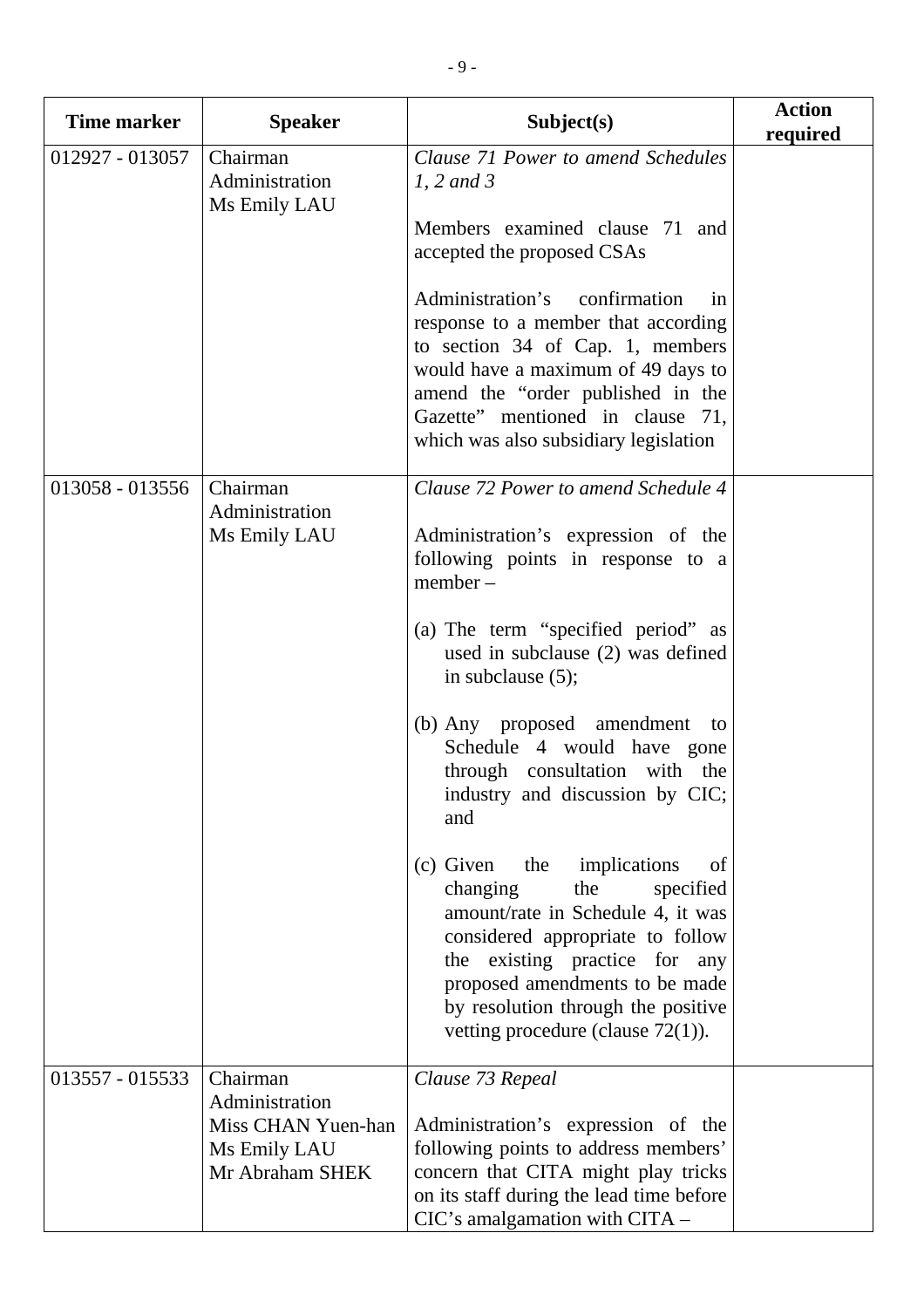| Time marker       | <b>Speaker</b> | Subject(s)                                                                                                                                                                                                                                                                                                                                                                                                                                                      | <b>Action</b><br>required                                                              |
|-------------------|----------------|-----------------------------------------------------------------------------------------------------------------------------------------------------------------------------------------------------------------------------------------------------------------------------------------------------------------------------------------------------------------------------------------------------------------------------------------------------------------|----------------------------------------------------------------------------------------|
|                   |                | ensure smooth transition,<br>$(a)$ To<br>clause 73 would be arranged to<br>take effect in accordance with<br>practical circumstances;                                                                                                                                                                                                                                                                                                                           |                                                                                        |
|                   |                | (b) The Administration had already<br>closely<br>monitoring<br>been<br>the<br>developments<br>through<br>the<br>representative on CITA Board;<br>and                                                                                                                                                                                                                                                                                                            |                                                                                        |
|                   |                | (c) The Administration was aiming<br>for an early formation of CIC<br>within six to nine months after<br>passage of the Bill.<br>The<br>Provisional Construction Industry<br>Co-ordination Board was setting<br>up a task force to work out the<br>detailed planning in this respect.<br>There were however difficulties in<br>setting a definite timeframe for the<br>amalgamation exercise to take<br>place given the complexities of the<br>issues involved. |                                                                                        |
|                   |                | Members' emphasis on the need for a<br>timetable for the transition<br>and<br>request of the Administration to take<br>the following actions $-$                                                                                                                                                                                                                                                                                                                |                                                                                        |
|                   |                | (a) Provide a timetable for dissolving<br>CITA; and                                                                                                                                                                                                                                                                                                                                                                                                             | The<br>Administration<br>to take action<br>under<br>paragraph $3(d)$<br>of the minutes |
|                   |                | (b) Give an undertaking to report to The<br>the relevant Panel of LegCo   Administration<br>before CITA was dissolved.                                                                                                                                                                                                                                                                                                                                          | to take action<br>under<br>$paragraph \quad 3(e)$<br>of the minutes                    |
| $015534 - 015611$ | Administration | Clause 74 to 76                                                                                                                                                                                                                                                                                                                                                                                                                                                 |                                                                                        |